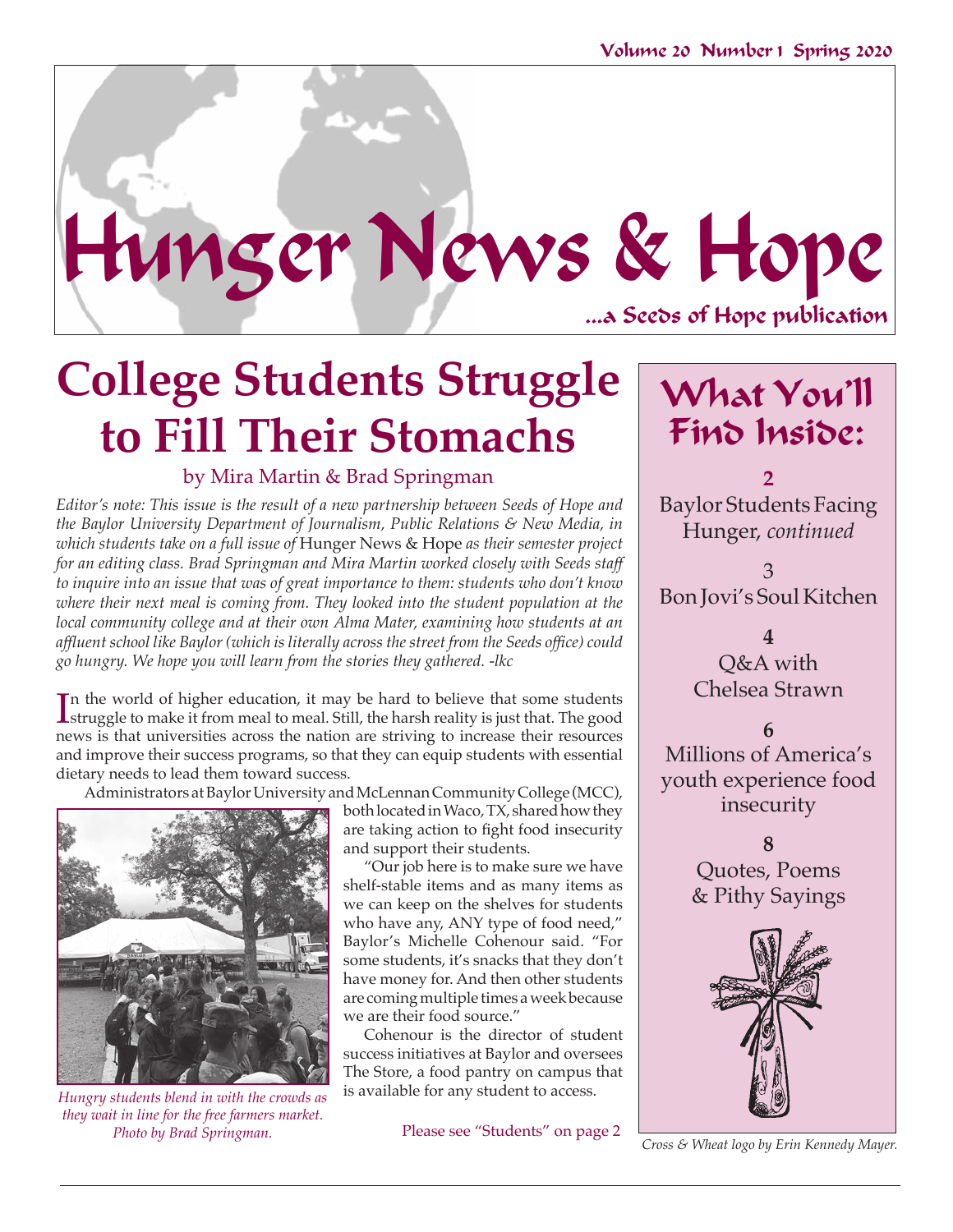#### **Students,** *continued from page 1*

While many campuses have weekly meal plans, breakfast is usually a luxury for struggling students, and getting through weekends without a secure food source is a constant battle. Even if students are able to fill their stomachs, they may not be giving their bodies the necessary vitamins and nutrients that are indispensable to living a healthy and functional life.

"I had a student tell me recently that to get involved in something else beyond class and studying 'just felt too daunting because I don't have the energy,'" Cohenour said.

Food insecurity is difficult to recognize for a number of reasons, one being that the physical symptoms usually are not easily recognizable, another being that the stigma associated with being hungry prevents people from speaking up.

"But you would be shocked. I've met with students—both young men and women—who talk about food insecurity, and I would never know it by looking at them," Cohenour said. "I mean, it is such an invisible, personal identity that we don't even know."

There are probably people in your everyday life who often take half of each meal to go just to make it through another day in the week.

The problem with incidents like this is that many people would rather skip a meal and stay quiet rather than ask for help. One of the biggest challenges colleges face is the task of lessening the shame attached to food insecurity, while

> many students struggle to identify with their

> "We will tell [students] about the pantry and then talk about how we can save them \$100 a month if they would just come use us," MCC College Success Coach Spike Burt said. "That has actually helped normalize the food pantry for a lot of students."

needs.



*Photo by Brad Springman.*

Burt is in charge of running Paulanne's Pantry, the food pantry at MCC. He said that if visiting a food pantry has a way of benefiting all students enrolled, it will seem like less of a big deal to students really in need. Both MCC and Baylor have also provided free farmers markets on campus, and anyone enrolled can take advantage of these without the fear of judgment.

Baylor's free farmers market is held once a semester on campus and provides nearly 2,000 students with over 30,000 pounds of fresh fruits and vegetables while raising awareness for issues surrounding food insecurity.

Baylor has taken many steps toward diminishing the stigma around seeking help to receive food—something that



*Above: Students Macy McCarney and Greyson Landrum stocking up after waiting in line with others. Photo by Brad Springman.*

other food pantries may not consider. Combating hunger issues on college campuses is especially difficult because students live in such tight-knit communities.

"Several [food pantries] in the state of Texas have you come in, you meet with a staff member, you fill out an intake form.... We heard barrier, barrier, barrier, barrier. Because if you come to the front desk and you know our student who works there you might not want to say, 'Hey I wanna talk to Michelle about accessing the store,'" Cohenour said.

To prevent obstacles like this from deterring students, Baylor's food pantry has a card swipe system on the pantry door. All undergraduate and graduate students have anonymous access to the pantry and can enter and exit whenever they need to. This system also helps Baylor record quantita-



the word. *Photo by Brad Springman.*

the pantry.

 Cohenour shared that in September The Store received 781 visits by 305 different students. In October she said visits were at an all-time high level as they were receiving 200 visits per week.

Baylor also added a casual stop by The Store as part of its new student tour route to help spread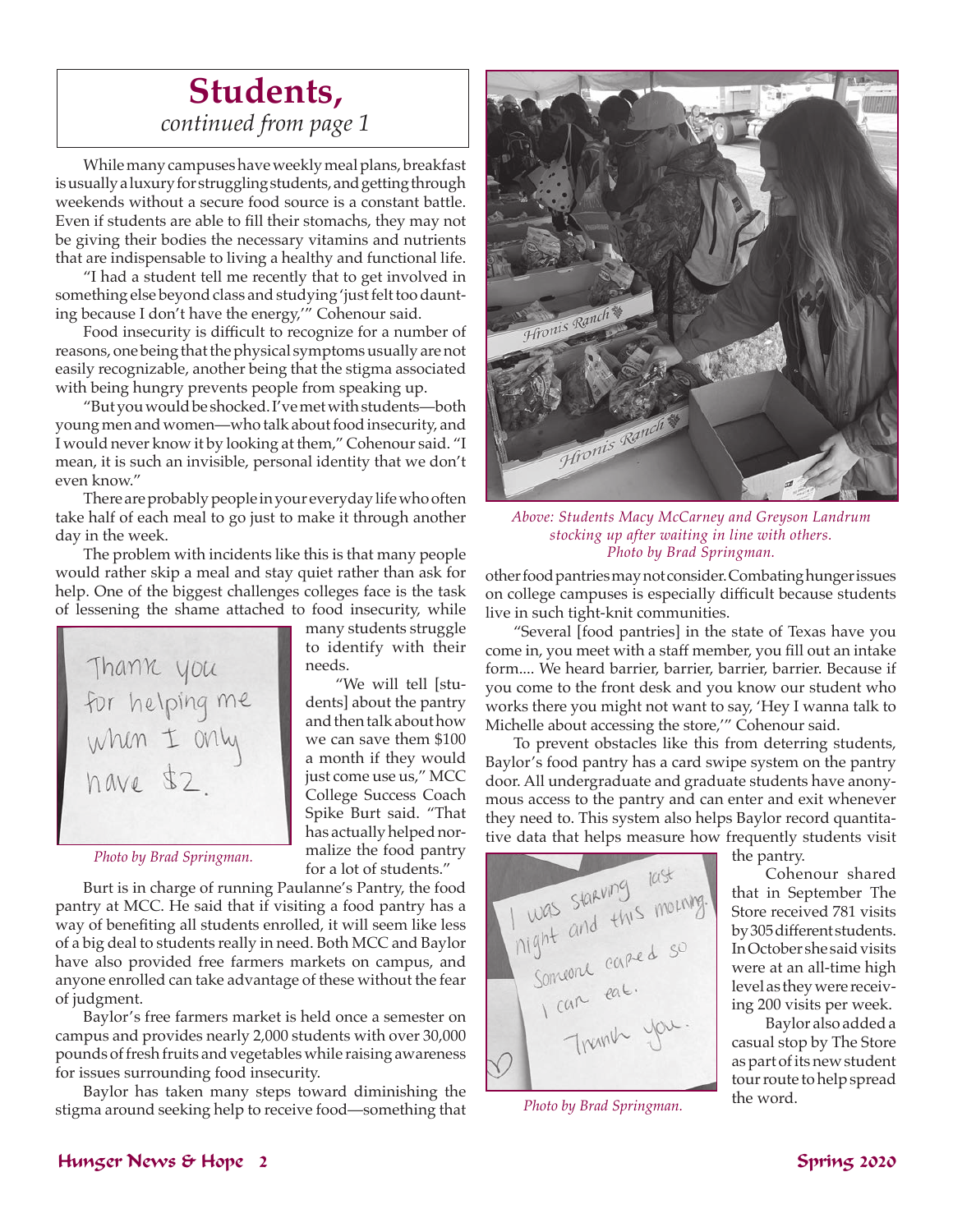Perhaps one of the most successful attempts at making students feel safe is the Sticky Note Project.

"Students are starting to leave notes for each other on the back of the door… a lot are encouragement for each other… like 'thanks so much, this has prevented me from passing out.' Two students wrote that. It lets you know the level of need," Cohenour said.

The Sticky Note Project is a powerful way to let students know that they are not alone. Not only is it an act of gratitude from students to the success center, the sticky notes encourage and motivate other students going through food insecurity.

"The community here is literally the best! I don't feel alone, and neither should you!" one student wrote.

Students should not have to focus their energy on finding a meal when they are at college to learn and grow.

"To be food insecure at Baylor University, as you can imagine, is a very difficult thing," Cohenour said. "To be food insecure at any university is difficult, but here at Baylor, especially when there is such a dichotomy between students who have and those who don't. It can be even more isolating."

Cohenour shared that on the 2019 New2BU survey, a survey for all first-year students, 15 percent of students said they were not able to afford money to eat three meals a day, an increase up from 9 percent in 2017. A survey given every three years to all enrolled students showed that 25 percent of students said they sometimes do not eat enough food to try and save food for the next day.

Food insecurity is a growing problem at universities. Programs like Paulanne's Pantry and The Store strive to combat food insecurity and to normalize the issue to ensure that all students have easy access to food and are placed in a position to strive for success.

*—See bios about Mira Martin and Brad Springman on page 8.*



*Note: At press time, Central Texas Food Bank—a Feeding America and Feeding Texas food bank serving 21 counties in the area—announced that it had just launched a new partnership with Baylor to provide food for more than 460 students each month. The goal is to enhance student access to nutritious foods and expand the availability of produce. Last March, the pantry at MCC received a substantial and much-needed bequest from local attorney Paulanne Hoover and renamed itself Paulanne's Pantry. (See above: Victoria Rodriguez checks the shelves for canned goods. Photo by Katie Cook.)*

#### *Bon Jovi's Soul Kitchen* by Mira Martin

In November<br>2019, *CBS* n November *Sunday Morning* dug deeper into how celebrities are participating in the fight to end hunger. Reporter Tracy Smith sat down with Jon Bon Jovi and his



Art by Jesse Manning Art by Jesse Manning

wife Dorothea Hurley to talk about their involvement. About eight years ago, Bon Jovi co-founded the JBJ Soul Kitchen in New Jersey.

According to the website, the Soul Kitchen's mission is to "provide healthy, organic and locally-grown food to [their] neighbors in need." At this unique restaurant, patrons can either give a \$20 donation to cover their meal and likely someone else's, or they can pay for their meal through service, such as washing the dishes. The restaurant sees an even amount of people coming in to donate and people coming in because they simply do not know where their next meal will come from. Hurley briefly talked about the challenge of recognizing someone struggling with hunger.

"Hunger doesn't look like what your mind's eye might imagine. It's the people at your church, it's the kids that go to school with your kids," she said.

When the couple realized this, they felt it was their duty to help others as much as they could. Opening this year is a JBJ Soul Kitchen located at Rutgers University in New Jersey. When asked about his choice to expand the restaurant to college campuses, Bon Jovi reminded viewers that things aren't always as they seem.

"When you send your kids off to school, you don't even think about after tuition, books, living, what's left for food...we all think it's the right of passage to study hard and eat the ramen noodles, but how 'bout if it's the only thing you can afford?" Bon Jovi said.

The couple hopes to continue spreading awareness about this issue, as it affects a good percentage of the nation's population. In the meantime, see how you can help students at your local college, and if in New Jersey, stop by the JBJ Soul Kitchen to enjoy a meal while supporting the community. *—Mira Martin's bio is on page 8.*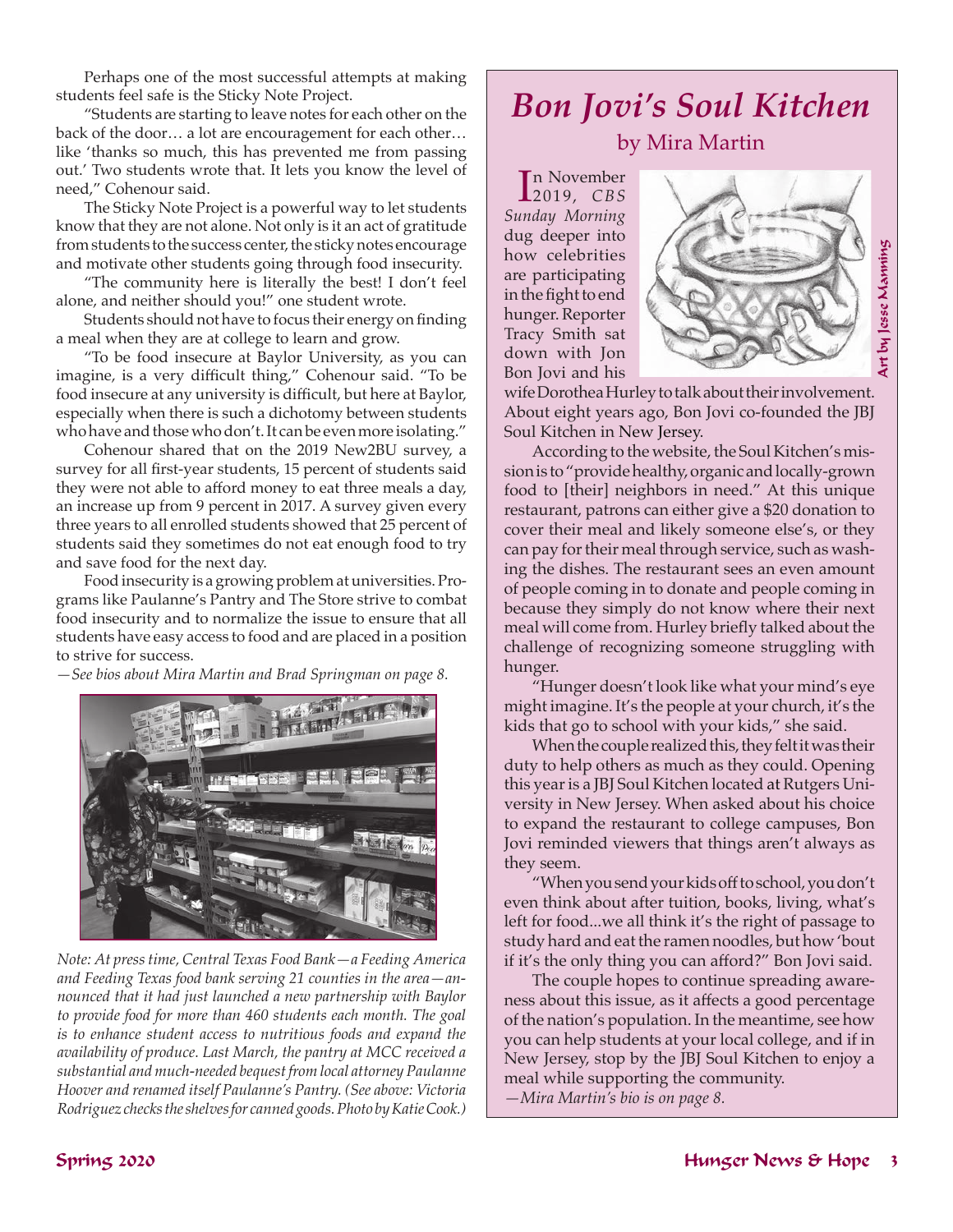# **Q & A with Chelsea Strawn**

#### by Brad Springman

*Editor's note: Our guest editors for this issue wanted to talk with a student who had experienced food insecurity while studying at Baylor University. Brad Springman spoke with Chelsea Strawn, who now works for the Texas Hunger Initiative and volunteers at Baylor's The Store, a ministry that includes providing food and clothing to students. Here's what she said.* 

that would happen on campus like the huge tents, the lines. I remember that being the best day ever! I would get up all my girls and say, "Hey, we are going to the farmers market. What do you want me to get?" It was just really nice not to have to worry about that.

It was comforting to know I wasn't the only one struggling with food.

#### **What was your experience with hunger like at Baylor?**

My number one priority was always getting financially settled enough to stay enrolled in classes. And every single semester that was hard because I got a ton of scholarships, but that was the only support that I had because I couldn't get private loans or anything like that because no one in my family had credit to co-sign for it. So I worked two jobs my freshman year, and then I still wasn't really able to make ends meet.

I didn't consciously think, "Oh, I'm only going to eat two meals a day,'"but that's what ended up happening because you have to make time. There's not time to eat. There's not time to go to the grocery store. That keeps you from focusing on the fact that there's not money to do those things either.

Friends would be like "Hey, we are gonna go get pizza; we're gonna go do this," and I'd be like "I can't make it" because I couldn't afford to and I would miss out on a lot of social opportunities because if it cost any money I couldn't go. So eventually my group of friends would stop inviting me places because I would say no I'm working, or I cannot afford it.

#### **What helped you the most during this time?**

In my last year that's when The Store got started and that helped me the most. So the first years of being a [Community

Leader] The Store wasn't really doing anything, so that was rough. But I do remember the free farmers market things



**Thelsea Strawn, above,** currently works at the Texas Hunger Initiative, where her main focus is supporting organizations that deal with poverty in the United States. She graduated from Baylor in 2018 with a political science pre-law degree. While studying at Baylor, she was a Community Leader in the Honors College for two years and worked in the Provost's Office. Photo courtesy of Chelsea Strawn.

#### **Did you experience any stigma surrounding food insecurity?**

Yeah, it was really hard because you, as a student at Baylor, you just think you're the only one that's struggling for money, like you know everyone is, because we're poor college kids, but you just assume that you're the only one really struggling because everyone has these nice cars, and fresh sets of nails and everyone's going out every weekend.

I kind of just kept it to myself, but then I would say "No, I can't come to this thing." And my friends would be like "Why?" And I'd be like "Oh, I don't have the money." And they'd be like "It's going to be really fun; you should just do it," as if I was saying I simply didn't want to spend the money. They didn't really understand I genuinely didn't have money. I'm not saying it wouldn't be a good investment or a good time that I didn't want to be there. I'm saying if I try to use my debit card it would not work.

It was stressful because I feel like there were some people who genuinely did not understand that and genuinely couldn't imagine a world where they didn't get what they wanted. Their parents would just put money in their account every month.

My mom told me when I got into Baylor, "I cannot help with any of it,

so if you want to go you got to figure it out." So, in my mind, I made a big deal about wanting to go, so I just have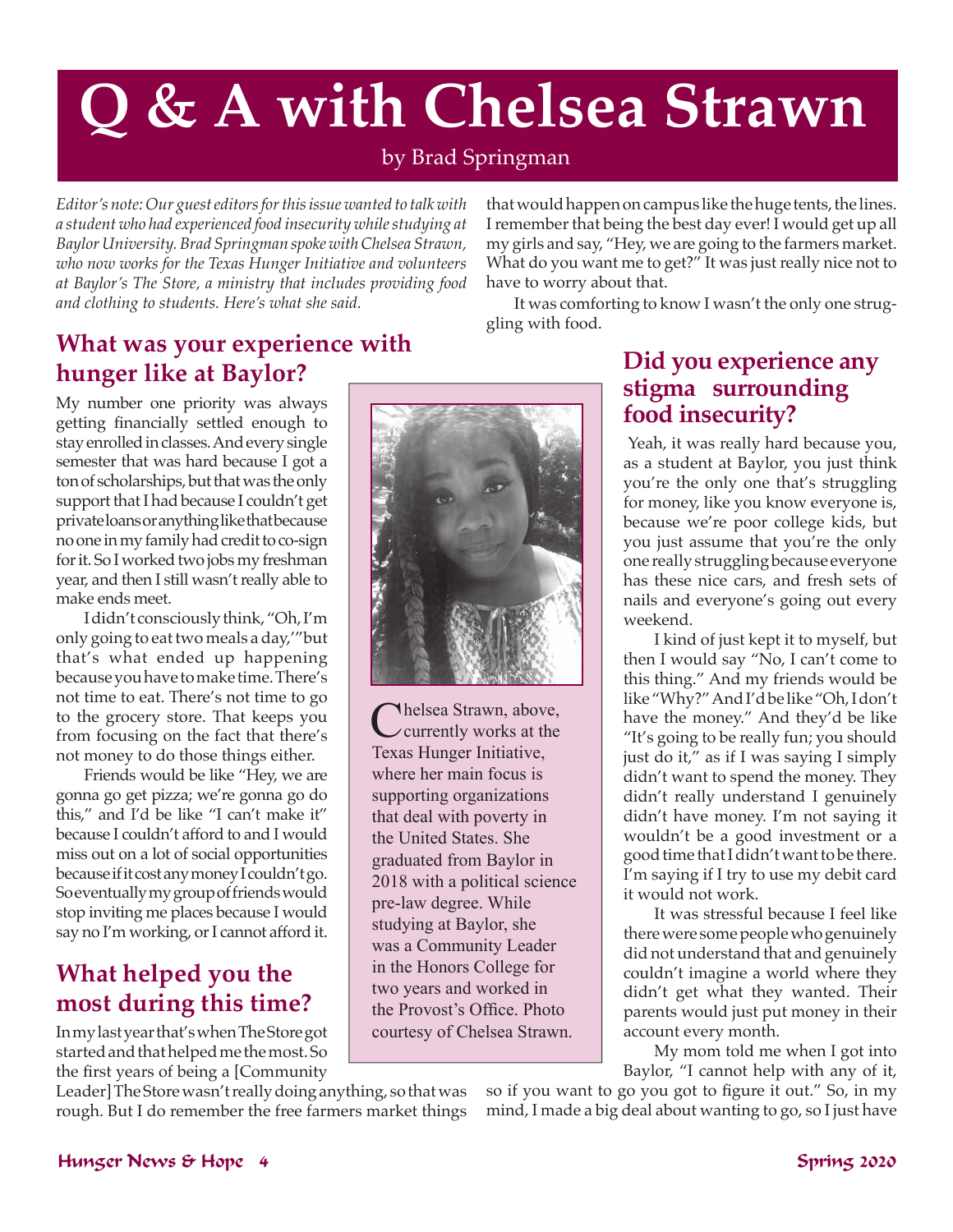to figure it out and not complain. But you do start to feel really sad and feel like other people are having a better experience because they can pay for their books on time, and my books would always come super late because I would have to wait to get paid.

I started to feel bad like I wasn't good enough to go to school here.

#### **What is the biggest thing you learned from your experience dealing with hunger?**

That people are really good at pretending like everything's okay and really good at pretending like they don't need help. I didn't really do well to hide it because I remember at some point during my junior year I just didn't care anymore, and I was like "You girls think what you want."

I found out in other ways that people were struggling, and then I realized "Wow." It is like a full time job that you point on to make sure that no one thinks that you are struggling. So I learned to ask more than one time if people are okay. If I really want to know how you are, I'd be like "Have you eaten; have you slept?"

#### **What is your job right now?**

I work as an auxiliary staff member with the Baylor Collaborative on Hunger and Poverty. Basically, I work with the local hunger coalition.

I work separately with The Store and the success center to help them recruit volunteers and organize the store, and keep donations coming in because The Store has a pretty big budget, but donations are what keeps it full.

The food pantry is supposed to be supplemental to other sources of food. So if people are using a food pantry as their only source of food, that means that there is another problem that we need to fix.

From first-hand experience, I can help people walk through the [Federal Supplemental Nutrition Assistance Program, or SNAP] application, walk through renewing it and tell them how to use their card information. If you could use more food than what the pantry has, that is the kind of person who needs to use SNAP.

There is a stigma that you are taking money from the government and living on welfare. No, there is actually a big federal push to get more people enrolled because it stimulates the economy. Let me tell you, nobody is living well off of using food stamps. It's something that you use, not even your main source of food, it is just supplemental. It is more taking strain off of you then letting you fully relax.

#### **Have you seen Baylor or other Colleges utilizing SNAP?**

I think Baylor is in a unique position because the idea is that, if you're here, you're rich and not just comfortable. You're rich and you don't have to think about anything. I think Baylor has a long way to go in terms of using SNAP because we have to start the conversation.

It is a very rigorous institution, so most students cannot work and do school. Most students cannot succeed.

#### **Is there any thing else you want people to know?**

If you look at research, if you look at policy, there is no downside to helping people get food. There just isn't, so we have to try and separate politics from just basic human decency and just realize that the vast majority of people want nothing more than to be able to provide for themselves.

For most people, their life goal is to provide for their children just like people who have money. So we have to stop treating poor people as if they were different.

We just have to get to know people who have experienced food insecurity, listen to them, see their humanity, think of times when you struggle.

People in the United States should just be able to have food. I don't think that's something we need to argue about.

#### **What would you say to someone who is in a really good position to help?**

If they are a professor I would say offer extra credit to your students for donations or volunteer time.

I would research food insecurity, I would look at people and think: "Do they eat when they go to the dining hall? How often do they go to the dining hall? Do they decline invitations to go out?" Just kind of watch them. Be aware, and volunteer at The Store.

If we get this generation of students secure financially, then we can stop cyclical poverty. Then we don't have to have this conversation with our kids.

Just be kind to people.

*—Bradley Springman's bio is on page 8.* 

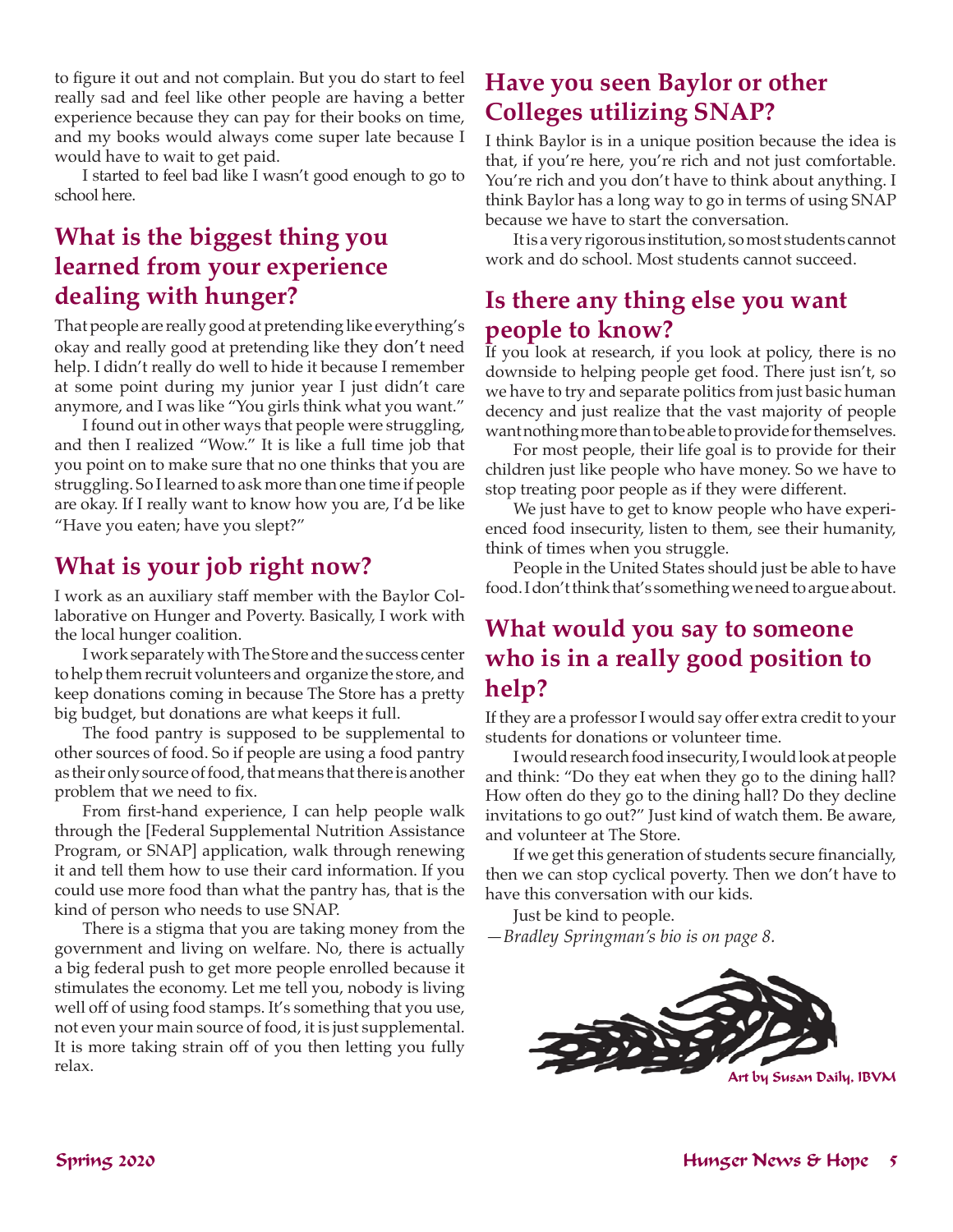# *To Solve the Hidden Epidemic of Teen Hunger, We Should Listen to Teens Who Experience It*

by Stephanie Clintonia Boddie

## Millions of America's youth experience food insecurity.

For many young people, the toughest choice they will<br>ever have to make about food is what to eat at home<br>events to show a many or what to choose from a menu.

But for Texas high schoolers Tamiya, Juliana, Trisha, Cara and Kristen, the choices they have to make about food are more difficult. For them, the conversation is less about food and more about how to put food on the table.

"It's kind of hard because, like, I know I'm young, and my momma don't want me to get a job, but it's really helping out," Kristin told us for a 2019 study regarding her decision to work as a waitress at a fast food chain. "Because basically, my check is paying for the food we're going to eat…the tips I made today are what we ate off of."

Such stories are part of a hidden epidemic that I—a social work scholar—and one of my students, Ana O'Quin, investigated for a recent study about food insecurity among America's teenagers. Food insecurity, as defined by the U.S. Department of Agriculture, means limited or



uncertain availability of nutritionally adequate and safe foods. It also means the inability to acquire foods without resorting to socially unacceptable means, such as stealing or transactional dating.

The consequences of food insecurity follow teens into the classroom andeven reduce their chances of graduation.

According to the most recent federal estimates, 37 million people live in food-insecure households. This includes *nearly 7 million young people who are 10 to 17 years old.*

The problem of food insecurity is particularly pronounced among African Americans, who collectively are twice as likely as whites to experience food insecurity.

#### *Going Without*

Teens in these households are more likely to skip meals or not eat for a whole day because there was not enough money for food. Some teens drink water, eat junk food or go to sleep instead of eating a meal.

"Most parents will feed you before they feed themselves," Trisha told us. "When food stamps first come, Mamma cooks a lot. But like a week later, it's nothing. Maybe cereal, or noodles, sandwiches."

Juliana added, "We used to always buy rice, because you can buy a lot of it, and it's cheap. You can buy Spam and rice and that would be the whole meal for the rest of the week."

While many teens rely on their parents and guardians well into adulthood, we found that these teens rely on themselves before they even become adults. Julianna says she started babysitting at about the age of 12 to help put food on the table.

"Whatever money I would get from that, I would give it to my mamma," Julianna said.

It's not uncommon for teens to sacrifice to make sure their mother eats.

For instance, Kristin told us that her thinking goes like this: "I know your health is worse than mine. So mamma make sure you eat. I don't care…I can scrounge up some food at school."

#### *Taking Risks to Eat*

The teens we spoke with shared how peers engage in risky behaviors that have long-term consequences. Out of desperation, some teens – rarely but still too often – find *Photo by Katie Cook.*

Hunger News & Hope 6 Spring 2020 Spring 2020 Spring 2020 Spring 2020 Spring 2020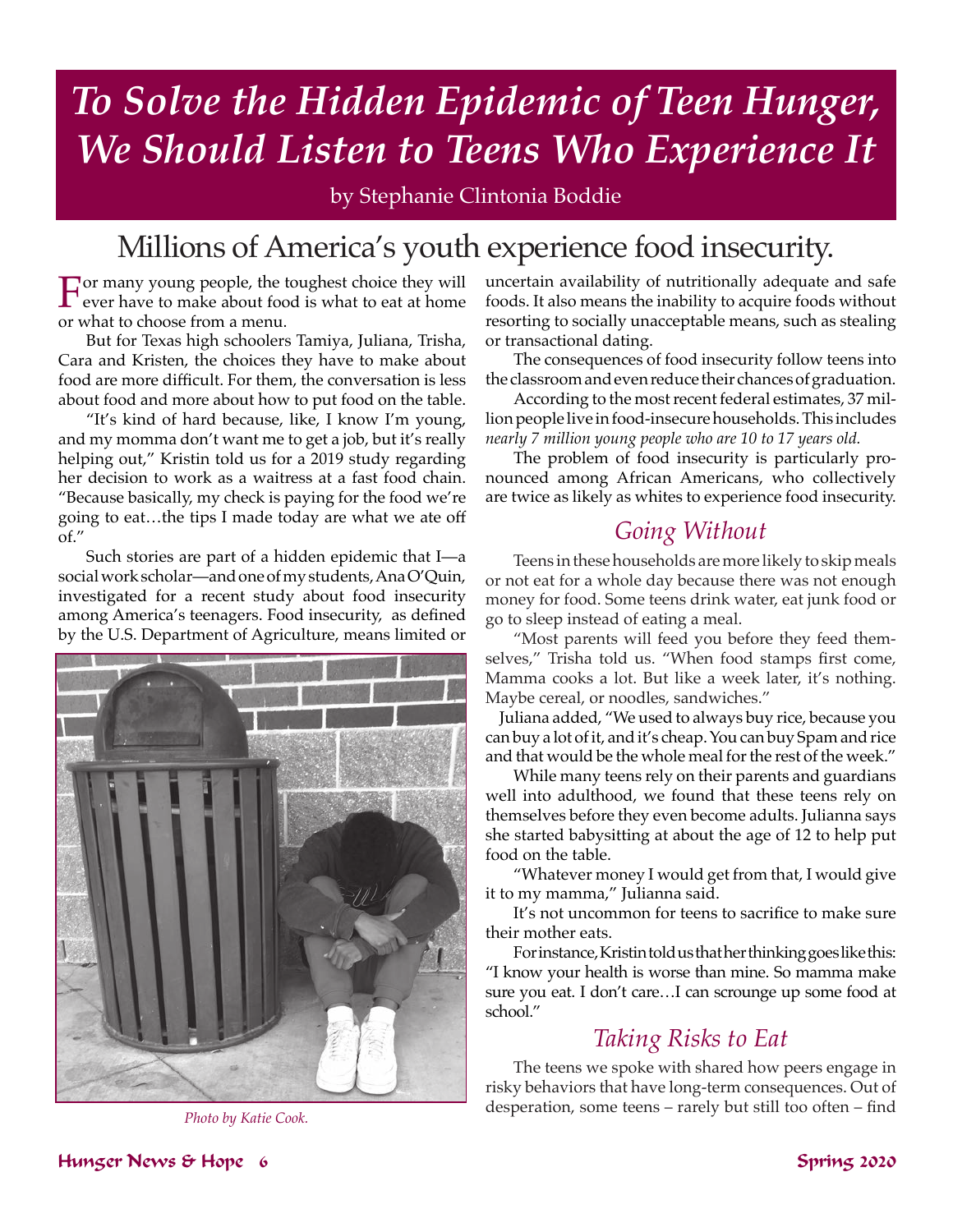themselves shoplifting, stealing, transactional dating, "trading sex" for food or selling drugs to access food. "Stealing is the main thing," said Cara.

#### *Health impact*

Teens typically experience a growth spurt and need more food during adolescence. Without adequate nutrition, teens often experience the short-term effects of food insecurity, such as stomach aches, headaches and low energy. Teens in our study mentioned having a difficult time focusing in class or even staying awake during school.

Food insecurity can result in long-term effects in the following areas:

- Physical health conditions, like asthma, anemia, obesity and diabetes.
- Mental and behavioral health including anxiety, depression, difficulty getting along with peers, substance abuse and even suicidal thoughts.
- Cognitive health such as slower learning rates and lower math and reading scores.

#### *What can be done?*

These teens live in households eligible to receive free and reduced breakfast and lunch and food assistance benefits through the Supplemental Nutrition Assistance Program (SNAP), the U.S. government's largest anti-hunger program, which served 40 million in 2018.

Eligible families receive an electronic benefit transfer of funds each month to purchase food, on average US\$1.39 per meal.

Teens from our study said they preferred electronic benefit transfer over the stigma of going to a food pantry or other public place to receive food. To address the hidden epidemic of teen food insecurity and its consequences, the teens first suggested increasing food stamp benefits to provide the extra food growing teens need.

The teens in our study also suggested:

- Encouraging teens to participate in school sports or afterschool programs like The Cove or the Boys and Girls Clubs where meals are served.
- Recommending that restaurants participate in food rescue programs like Cultivate that prepare weekend meals for schoolchildren.
- Cultivating gardens at schools or in the community through organizations like 4-H clubs, university extension programs and the Food Project.
- Developing job training programs like the 100,000 Opportunities Initiative to help teens gain skills to break the cycle of poverty and hunger.

#### *Employment desires*

Teens like Kristin prefer to work to help put food on the table. While research shows there are benefits of teens

workingto provide food for their families, it also highlights the trade-offs such as students abandoning school for work.

Young people who experience food insecurity bring a keen awareness to this challenge. It's time for people who can do something about the problem to listen to what they have to say.

*—Stephanie Clintonia Boddie is Assistant Professor of Church and Community Ministries at Baylor University. She divides her time between the Diana Garland School of Social Work and the School of Education. Having grown up in Pittsburgh, PA, she has achieved an impressive body of work on food security among young people there and continues that work in Waco*. Hunger News & Hope *readers have seen Dr. Boddie's work in previous issues (see Vol 19 No 3, Fall 2019).*



*To receive free electronic copies as they come out, email seedseditor1@gmail.com to add your name to the e-list. For more information about Seeds of Hope publications, go to www.seedspublishers.org.*

#### **A Note to Our Readers**

 $\Lambda$ s we are making the final corrections in this issue,<br>the US and the world are being shut down in many ways by the outbreak of the Coronavirus. We are hearing daily from staffs of food pantries and soup kitchens, people whose work it is to feed hungry people, about the challenges they face and the creative ways they are finding to do their work safely. We will report on these heroic efforts in the next issue of *Hunger News & Hope.* —From the Seeds Editorial Team & Council of Stewards